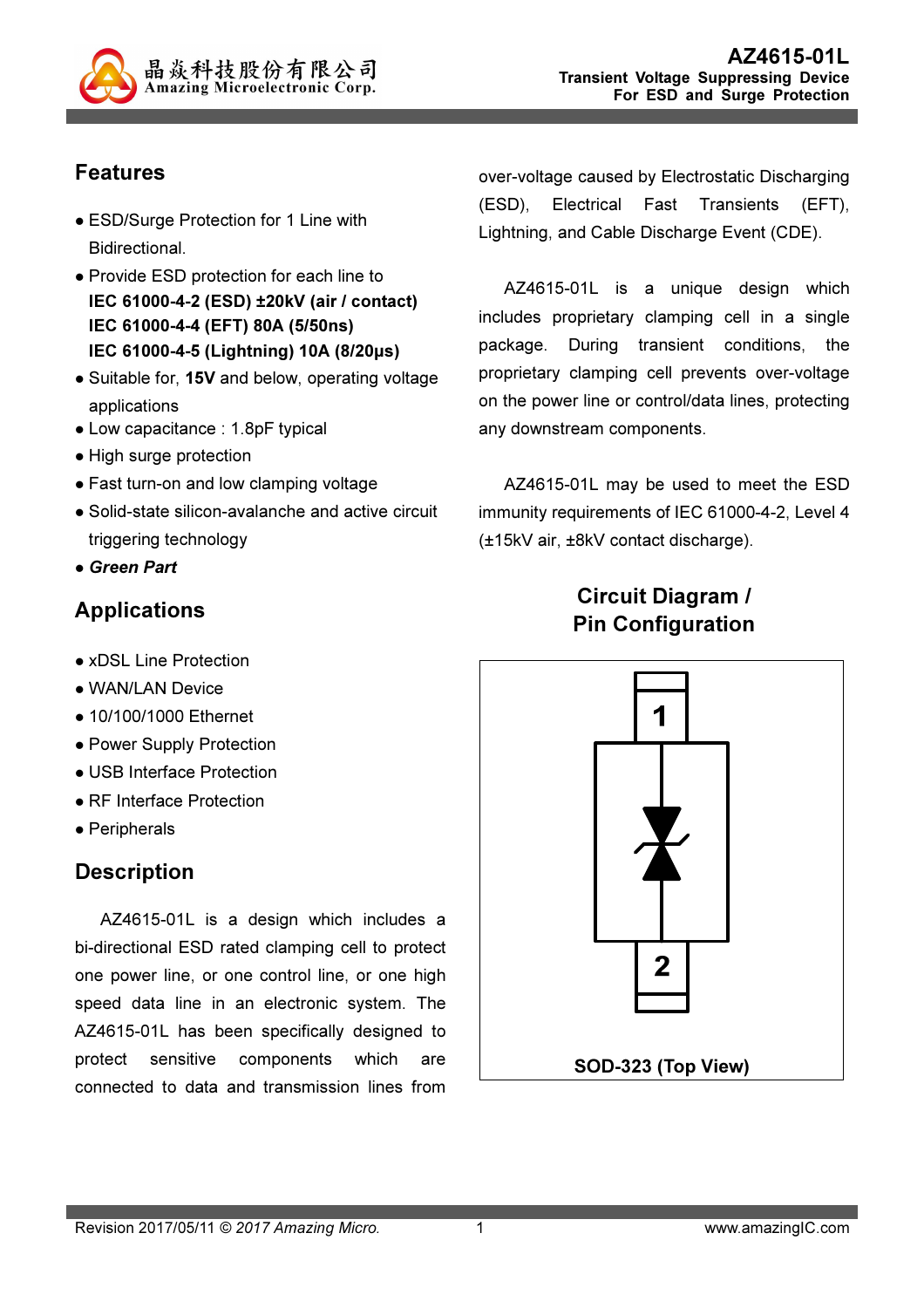

### **SPECIFICATIONS**

| <b>ABSOLUTE MAXIMUM RATINGS</b>   |                            |                 |                      |
|-----------------------------------|----------------------------|-----------------|----------------------|
| <b>PARAMETER</b>                  | <b>SYMBOL</b>              | <b>RATING</b>   | <b>UNITS</b>         |
| Peak Pulse Current (tp=8/20µs)    | <b>I</b> <sub>PP</sub>     | 10              | A                    |
| <b>Operating Supply Voltage</b>   | $V_{DC}$                   | ±16.5           | V                    |
| ESD per IEC 61000-4-2 (Air)       | V <sub>ESD</sub>           | ±20             | kV                   |
| ESD per IEC 61000-4-2 (Contact)   |                            | ±20             |                      |
| <b>Lead Soldering Temperature</b> | ${\sf T}_{\sf SOL}$        | 260 (10 sec.)   | $\mathrm{C}$         |
| <b>Operating Temperature</b>      | $\mathsf{T}_{\mathsf{OP}}$ | $-55$ to $+125$ | $\mathrm{C}^{\circ}$ |
| Storage Temperature               | ${\sf T}_{\text{STO}}$     | $-55$ to $+150$ | $\mathrm{C}^{\circ}$ |

| <b>ELECTRICAL CHARACTERISTICS</b> |                        |                                                |             |            |            |              |
|-----------------------------------|------------------------|------------------------------------------------|-------------|------------|------------|--------------|
| <b>PARAMETER</b>                  | <b>SYMBOL</b>          | <b>CONDITIONS</b>                              | <b>MINI</b> | <b>TYP</b> | <b>MAX</b> | <b>UNITS</b> |
| Reverse Stand-Off                 |                        | $T = 25$ °C                                    | $-15$       |            | 15         | $\vee$       |
| Voltage                           | <b>V<sub>RWM</sub></b> |                                                |             |            |            |              |
| Reverse Leakage                   |                        |                                                |             |            | 1          |              |
| Current                           | $I_{\text{L}eak}$      | $V_{RWM}$ = $\pm$ 15V, T=25 °C                 |             |            |            | μA           |
| Reverse Breakdown                 | $V_{BV}$               | $I_{\rm BV}$ = 1mA, T=25 °C                    | 17          |            | 21         | $\vee$       |
| Voltage                           |                        |                                                |             |            |            |              |
|                                   |                        | I <sub>PP</sub> = 5A, tp=8/20 $\mu$ s, T=25 °C |             | 23         |            |              |
| Surge Clamping                    | $V_{CL-surge}$         |                                                |             |            |            | $\vee$       |
| Voltage                           |                        | $I_{PP}$ = 10A, tp=8/20 $\mu$ s, T=25 °C       |             | 27         |            |              |
| <b>ESD Clamping</b>               |                        | IEC 61000-4-2, +8kV ( $I_{TLP}$ =              |             |            |            |              |
| Voltage (Note 1)                  | $V_{\text{clamp}}$     | 16A), Contact mode, T=25 °C                    |             | 27         |            | $\vee$       |
| <b>ESD Dynamic</b>                |                        | IEC 61000-4-2, 0~+8kV,                         |             |            |            |              |
| <b>Turn-on Resistance</b>         | $R_{\text{dynamic}}$   | T=25 °C, Contact mode                          | 0.4         |            | $\Omega$   |              |
| Channel Input                     |                        |                                                |             |            |            |              |
| Capacitance                       | $C_{IN}$               | $V_R$ = 0V, f = 1MHz, T=25 °C                  |             | 1.8        | 2.5        | рF           |

Note 1: ESD Clamping Voltage was measured by Transmission Line Pulsing (TLP) System.

TLP conditions:  $Z_0$ = 50 $\Omega$ ,  $t_p$ = 100ns,  $t_r$ = 1ns.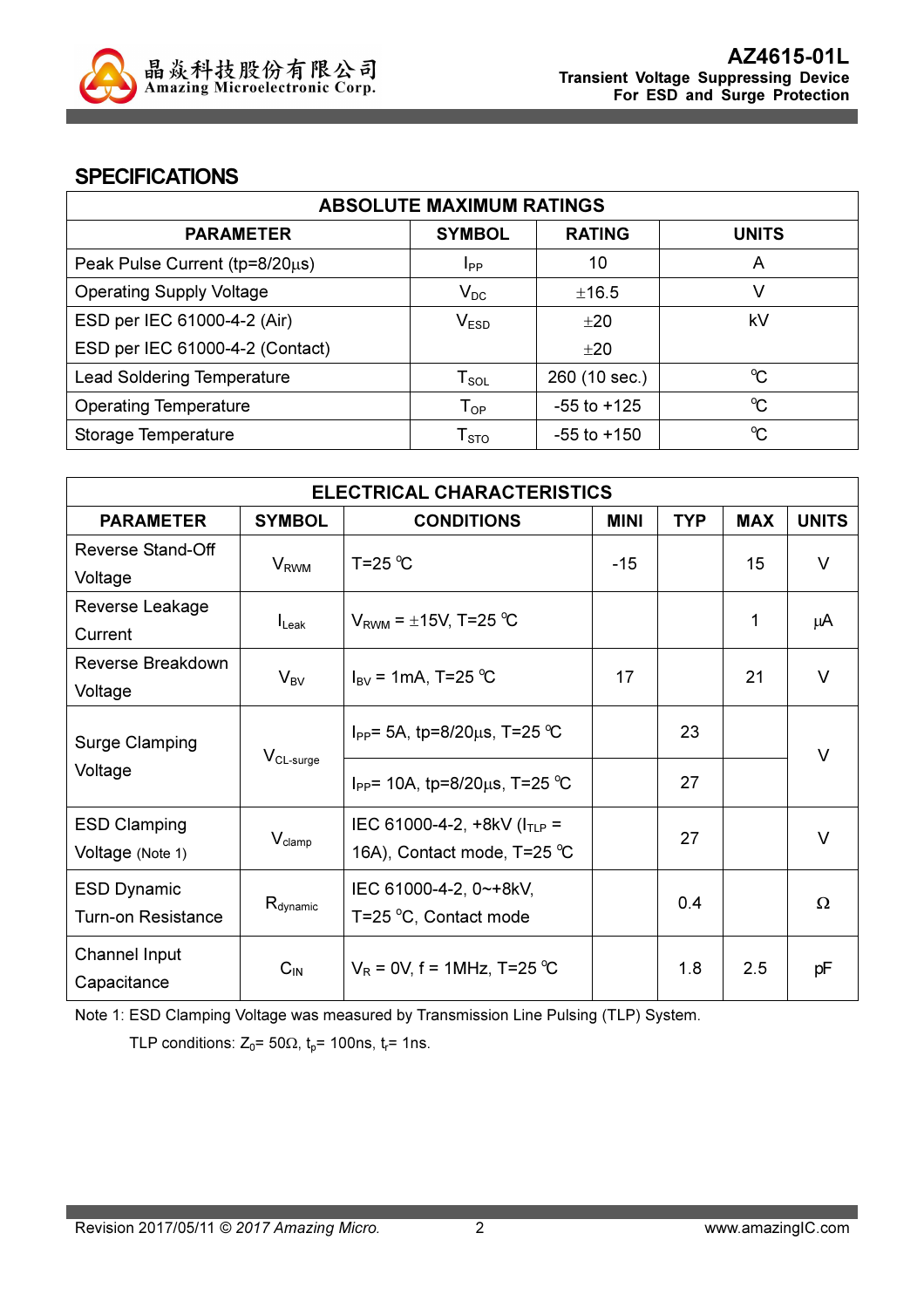

## Typical Characteristics





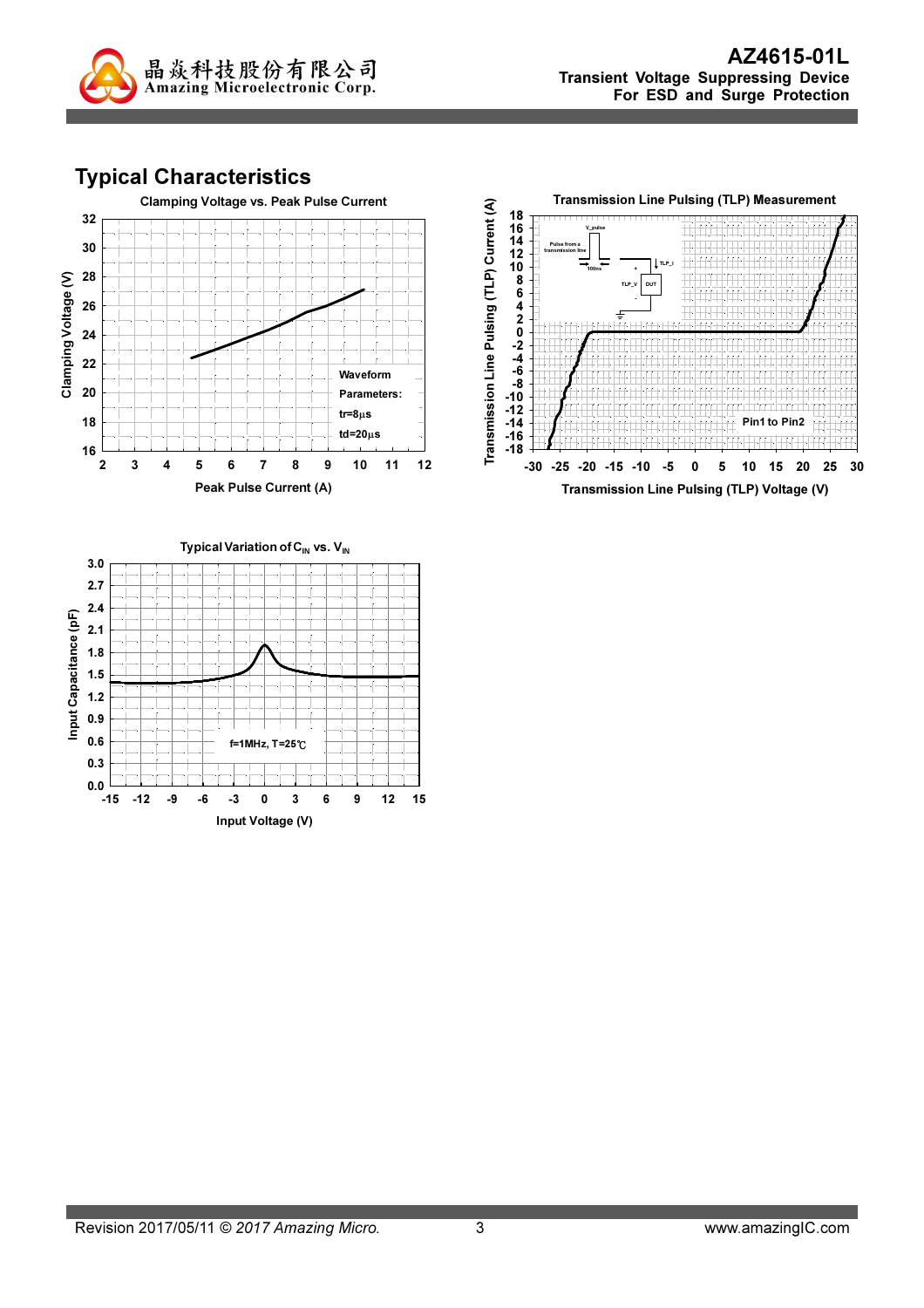

### Applications Information

The AZ4615-01L is designed to protect one line against System ESD/EFT/Lightning pulses by clamping it to an acceptable reference. It provides bidirectional protection.

The usage of the AZ4615-01L is shown in Fig. 1. Protected line, such as data line, control line, or power line, is connected at pin 1. The pin 2 is connected to a ground plane on the board. In order to minimize parasitic inductance in the board traces, all path lengths connected to the pins of AZ4615-01L should be kept as short as possible.

In order to obtain enough suppression of ESD induced transient, good circuit board is critical. Thus, the following guidelines are recommended:

- Minimize the path length between the protected lines and the AZ4615-01L.
- Place the AZ4615-01L near the input terminals or connectors to restrict transient coupling.
- The ESD current return path to ground should be kept as short as possible.
- Use ground planes whenever possible.
- NEVER route critical signals near board edges and near the lines which the ESD transient easily injects to.



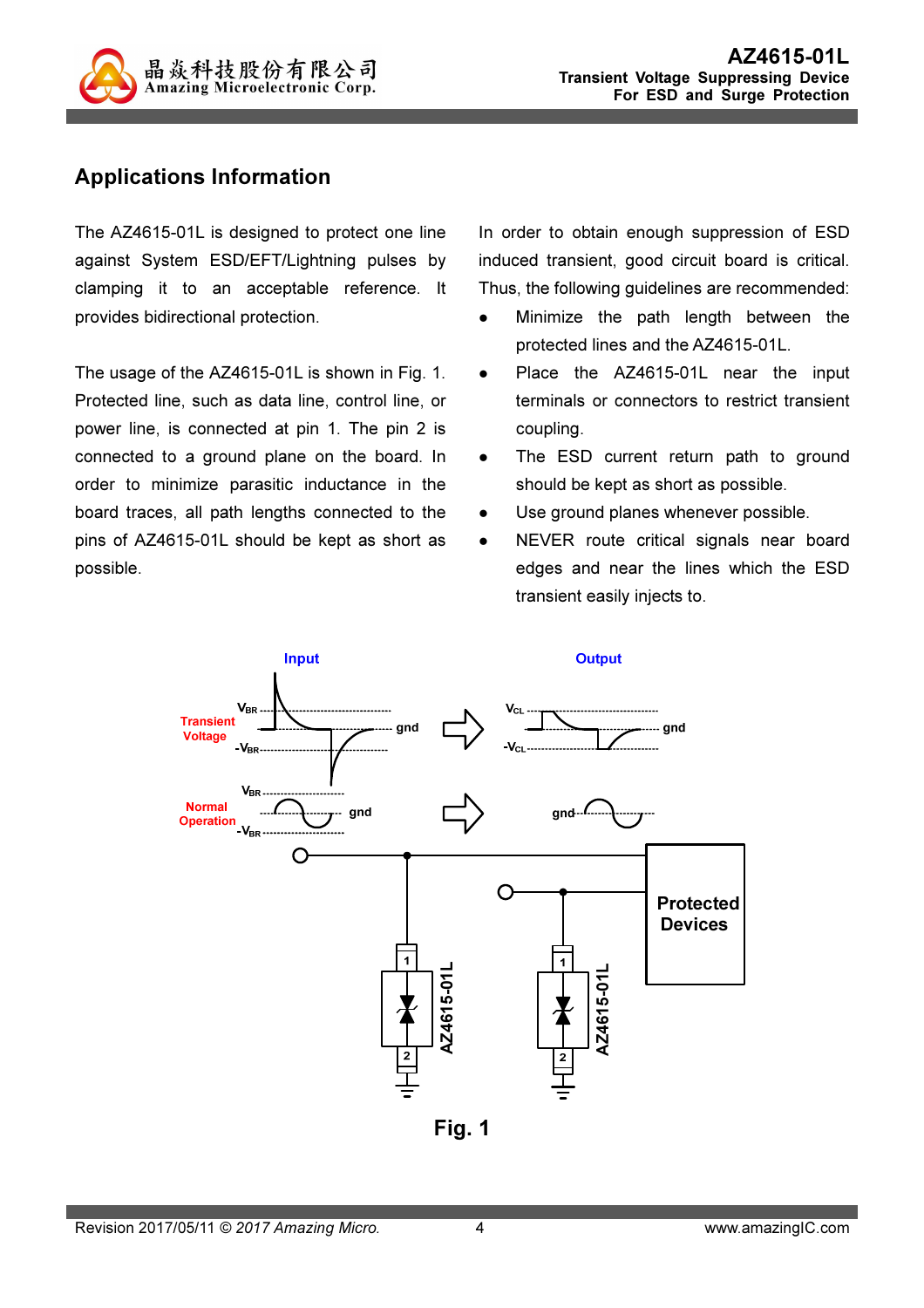

Fig. 2 shows another simplified example of using AZ4615-01L to protect the control line, high speed data line, and power line from ESD transient stress.



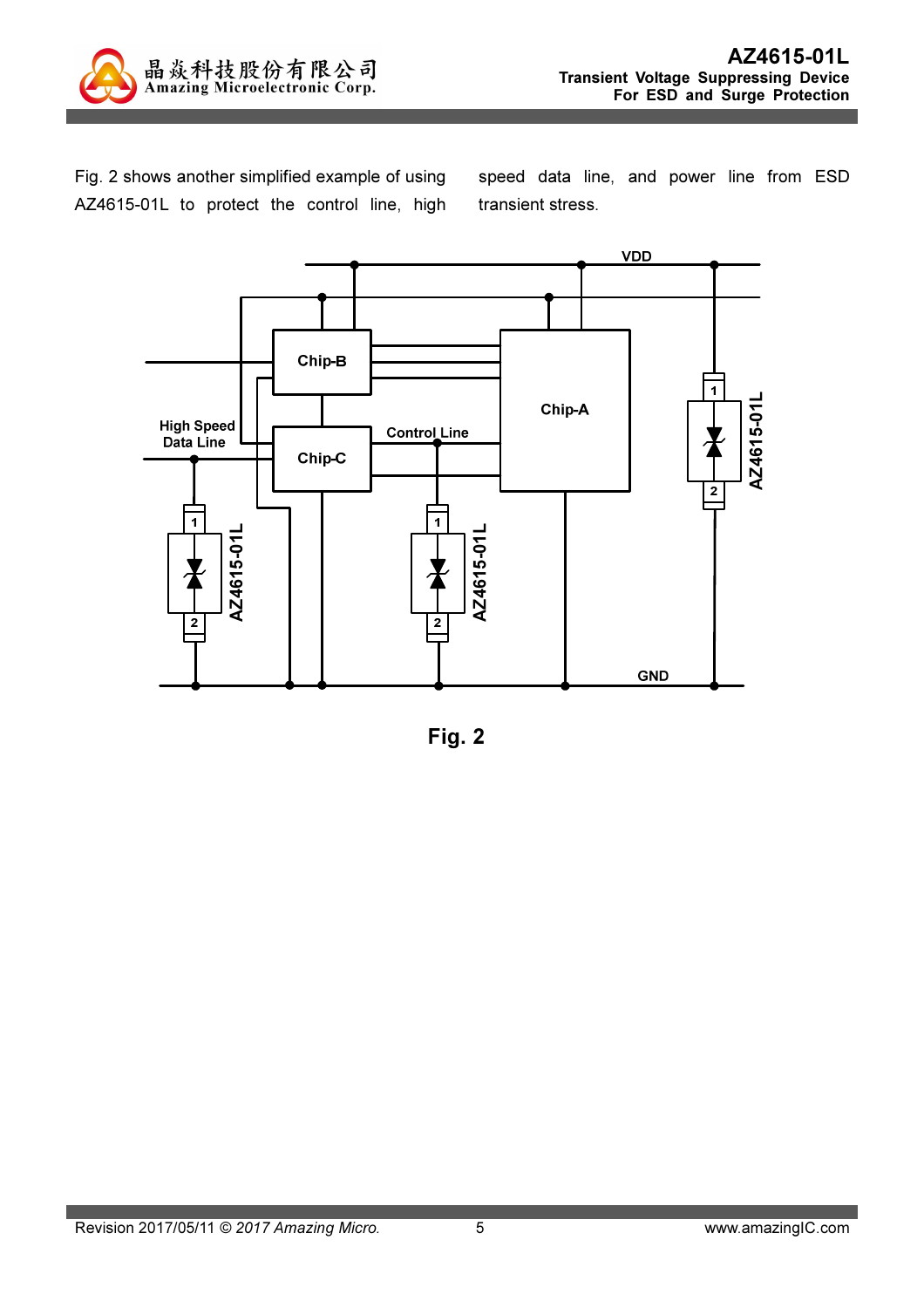

### Mechanical Details SOD-323 PACKAGE DIAGRAMS



#### SIDE VIEW



### END VIEW



#### PACKAGE DIMENSIONS

| Symbol | <b>Millimeters</b> |             | Inches      |             |  |
|--------|--------------------|-------------|-------------|-------------|--|
|        | MIN.               | MAX.        | MIN.        | MAX.        |  |
| A      | 0.8                | 1.0         | 0.031       | 0.039       |  |
| A1     | 0                  | 0.1         | 0.000       | 0.004       |  |
| A2     | 0.8                | 0.9         | 0.031       | 0.035       |  |
| b      | 0.25               | 0.35        | 0.010       | 0.014       |  |
| C      | 0.08               | 0.15        | 0.003       | 0.006       |  |
| D      | 1.2                | 1.4         | 0.047       | 0.055       |  |
| Е      | 1.6                | 1.8         | 0.063       | 0.071       |  |
| E1     | 2.5                | 2.7         | 0.098       | 0.106       |  |
| L      | 0.475REF           |             | 0.019 REF   |             |  |
| L1     | 0.25               | 0.4         | 0.010       | 0.016       |  |
| θ      | $0^{\circ}$        | $8^{\circ}$ | $0^{\circ}$ | $8^{\circ}$ |  |

# LAND LAYOUT



#### Notes:

This LAND LAYOUT is for reference purposes only. Please consult your manufacturing partners to ensure your company's PCB design guidelines are met.